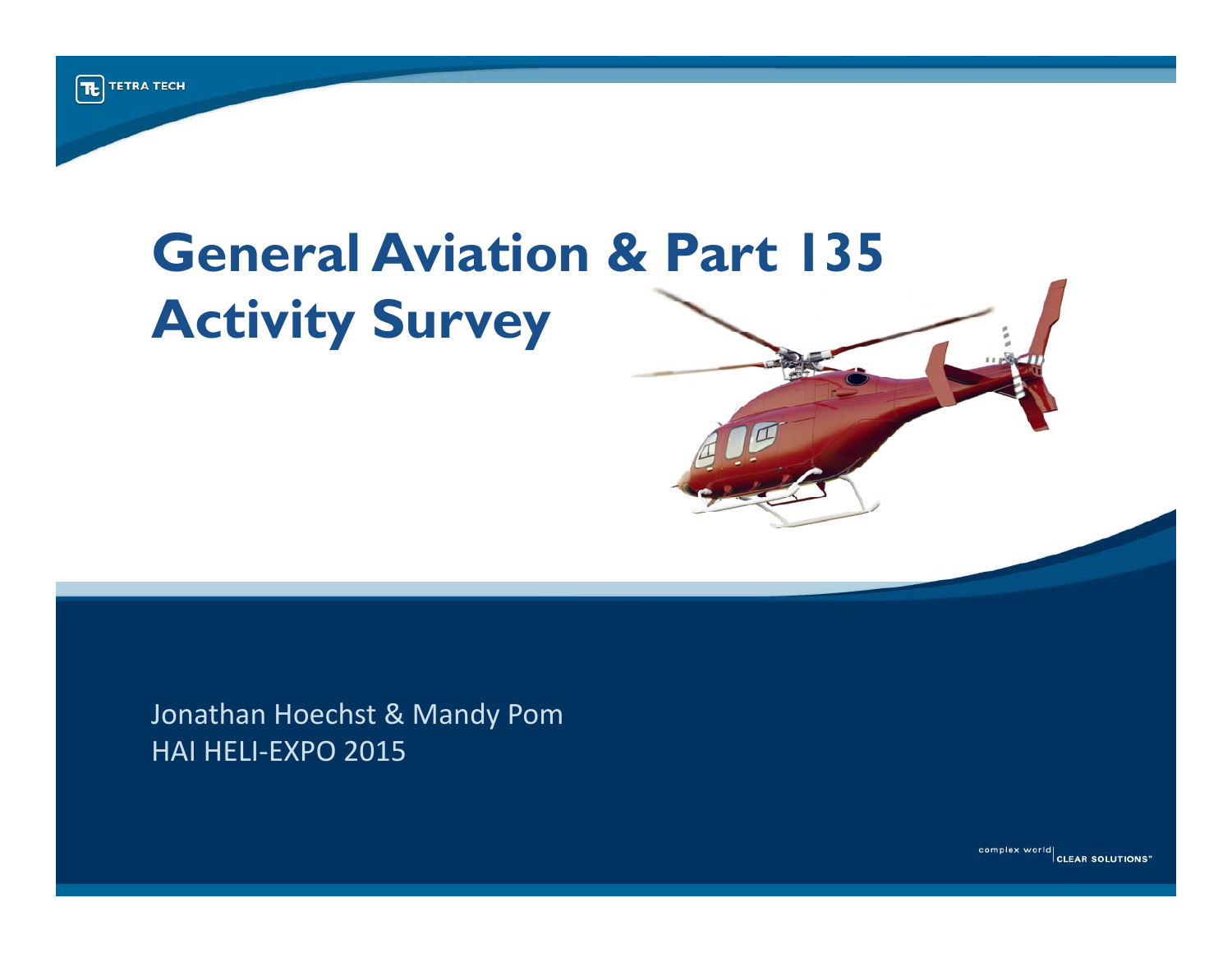### What GA Survey data is available?

| <b>Current Year Estimates</b> | <b>Cross-classifications</b> | <b>Historical Comparisons</b> |
|-------------------------------|------------------------------|-------------------------------|
| Fleet size                    | Aircraft type                | 10 years                      |
| Activity                      | Region                       |                               |
| <b>Avionics</b>               | Year of Manufacture          |                               |

*The GA Survey is the primary source of general aviation rotorcraft activity*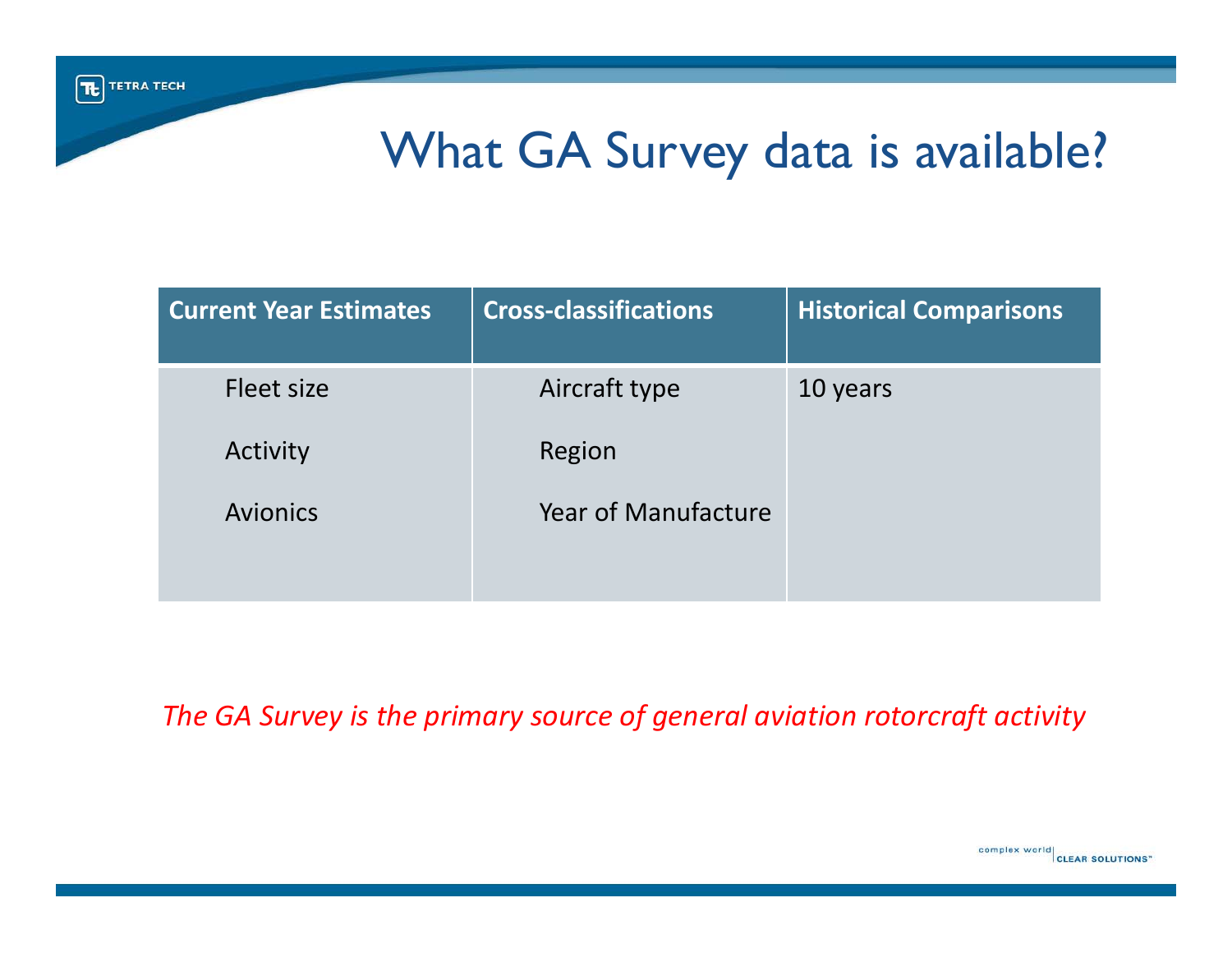## Who uses GA Survey data?

complex world

CLEAR SOLUTIONS'

Helicopter Association International (HAI) General Aviation Manufacturers Association (GAMA) Regional Air Cargo Carriers Association (RACCA) National Air Transportation Association (NATA) National Business Aviation Association (NBAA) National Agricultural Aviation Association (NAAA) Experimental Aircraft Association (EAA) Aircraft Owners and Pilots Association (AOPA) PLUS numerous rotorcraft and airplane manufacturers

*Over 30 general aviation stakeholder groups provide input to the GA Survey*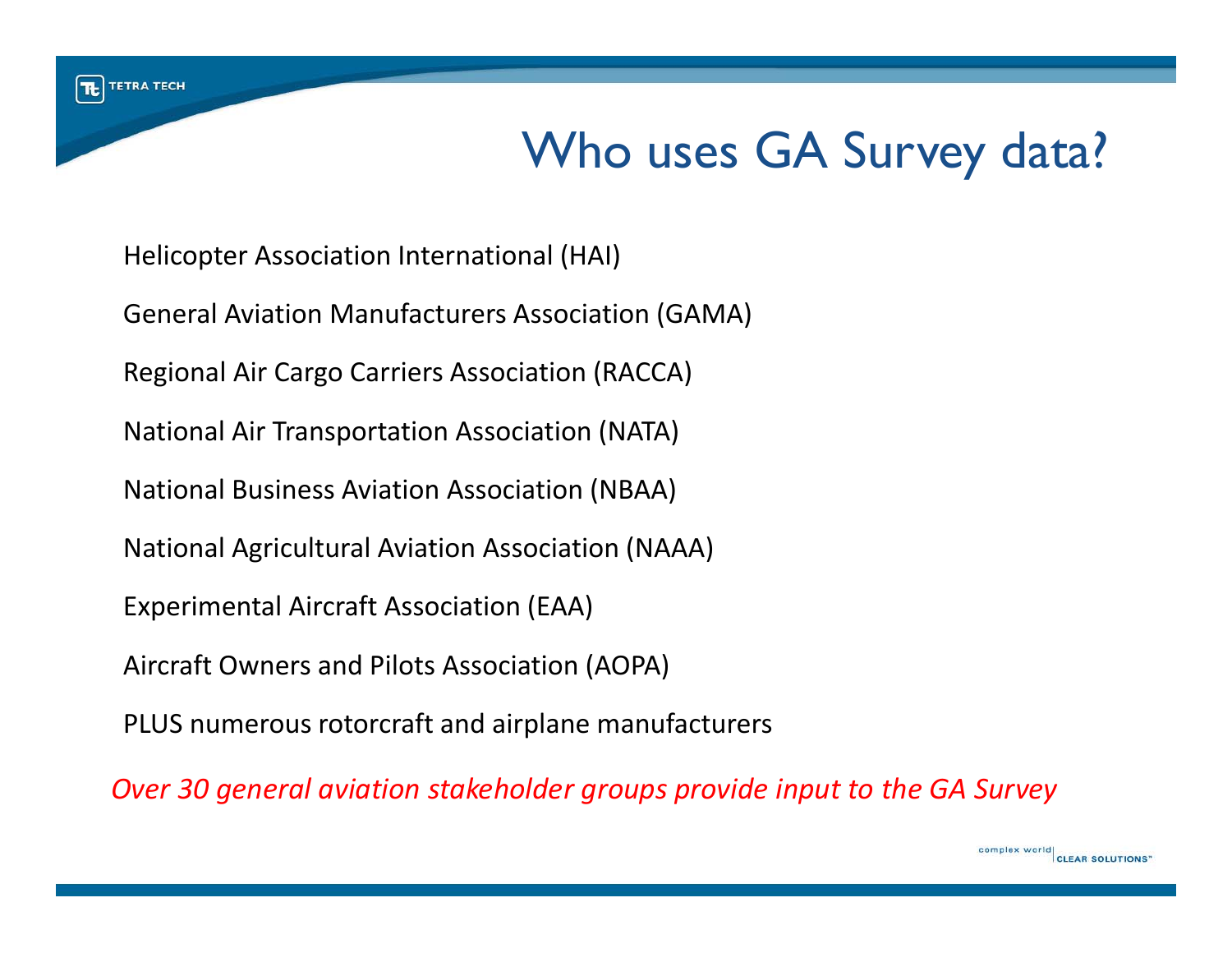How is GA Survey data used?

Some Examples:

 $|\mathbf{t}|$ 

**TETRA TECH** 

- Forecasts of fleet size and activity
- •Calculating accident statistics
- •Determine infrastructure needs
- Fuel consumption estimates
- Inform Safer Skies initiative

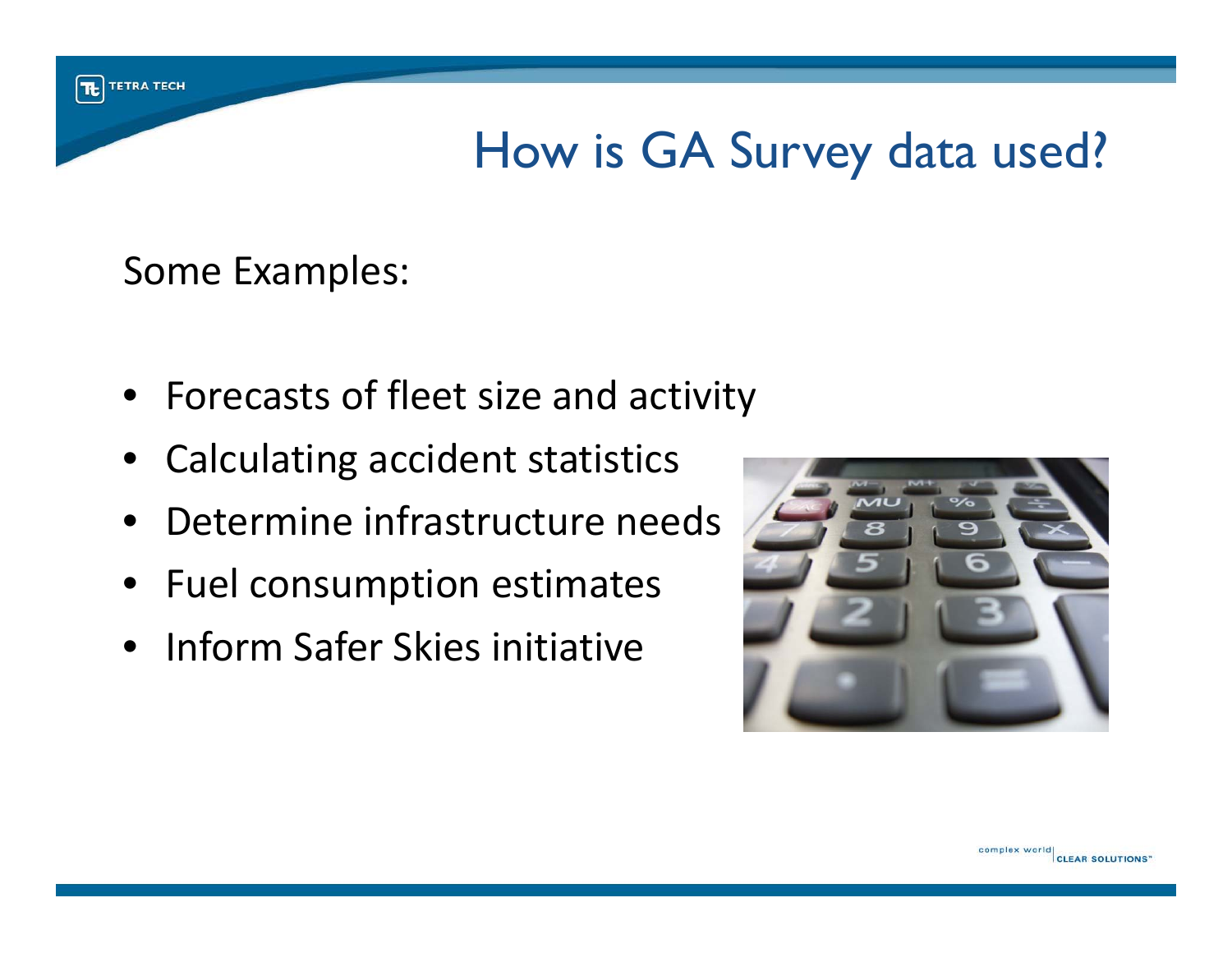# How do we ensure GA Survey data quality?

What we do:

- 100% sample of rotorcraft
- Minimize potential for bias

What you do:

- •• Increase awareness and cooperation with GA Survey
- Provide comparison data sources

*Working with the rotorcraft community improves our rotorcraft data*

complex world

**CLEAR SOLUTIONS'**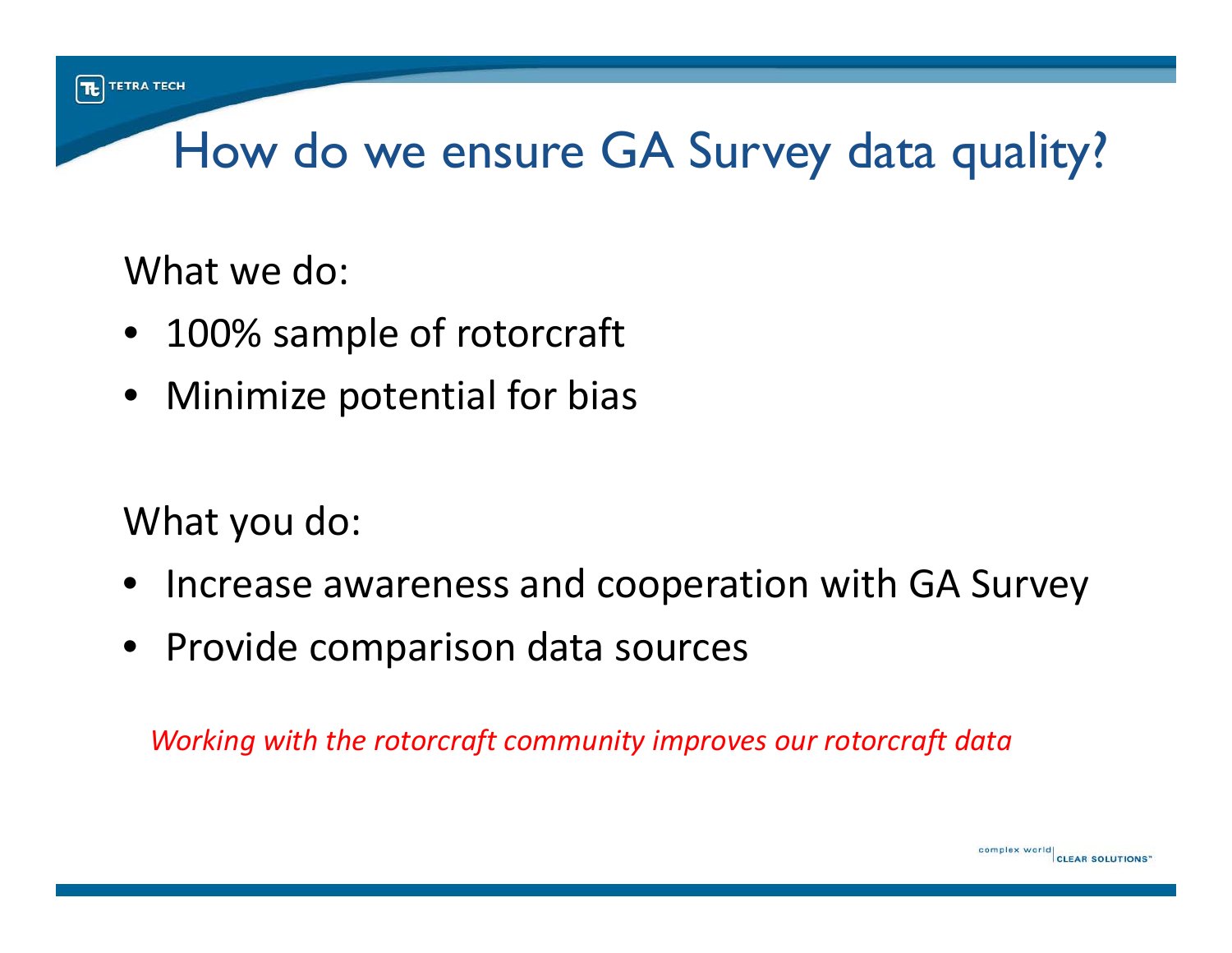#### $|\mathbf{t}|$ **TETRA TECH**

#### The 2014 GA Survey is about to launch

- Owners/operators of 1‐3 rotorcraft should receive an invitation to complete the survey via postcard in the coming week (www.aviationsurvey.org).
- Owners/operators of 4+ rotorcraft should receive an invitation to complete the survey via letter in the coming weeks (www.aviationfleetsurvey.org)

*Thank you for your cooperation!!!*